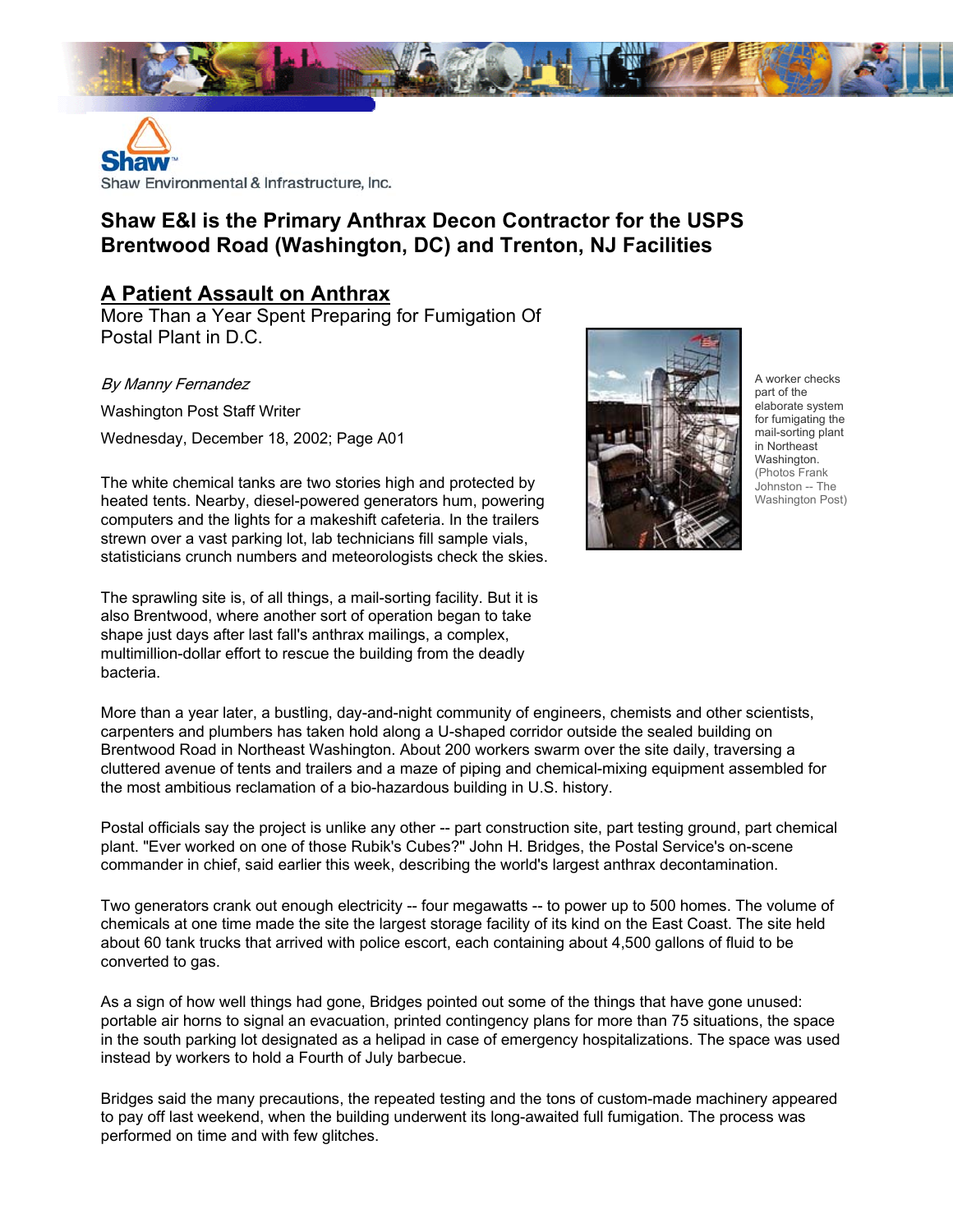This week, crews began the 30-day process of collecting 8,000 spore strips, which contain a noninfectious organism that has the same resiliency as anthrax, and taking 4,000 air and surface samples. Postal officials say they expect the results to be available for review by an independent scientific committee sometime next month.

"We don't want to claim victory too early," Bridges said. "We're very excited it went off without a hitch."

For the Postal Service, the fumigation marked both an end and a beginning. It followed a year-long effort to prepare the 17.5 million-cubic-foot plant for the release of anthrax-killing chlorine dioxide gas. It also launched the next phase of the process, including sample analysis, additional cleaning using high-powered vacuums and a wet bleach solution, and building repairs. If all goes well, officials said, 1,600 employees could return to a cleaner, safer and more technologically sound workplace in the spring.

Postal officials, who had hoped to begin full fumigation much earlier, said the delay is attributable to the project's complexity: the intricate network of computer technology, the 25,000-feet of flexible plastic piping and the vast array of chemical storage tanks.

"This is new," said Thomas G. Day, the Postal Service's vice president for engineering. "This is writing the book as we go."

Bridges and Day are among the leaders coordinating the efforts of a battalion of workers, including federal and local government regulators, postal specialists and private contractors. The site has operated under tight security 24 hours a day since shortly after the building closed Oct. 21, 2001.

A few days before that, two letters containing anthrax spores were processed there. The letters were addressed to two senators -- Majority Leader Thomas A. Daschle (D-S.D.) and Patrick J. Leahy (D-Vt.) -- but did their deadliest work inside the postal plant. Two postal employees, Joseph P. Curseen and Thomas L. Morris Jr., died of inhalational anthrax. The building was renamed in their honor.

The lethal nature of the anthrax spores caused crews to call the inside of the plant, where the letters were processed, the "Hot Zone." The cluster of trailers in the parking lots is known as the "Clean Zone." Officials said the contamination was contained inside the building.

In the Clean Zone, sheds and trailers house carpentry and welding shops and a changing room where workers put on protective gear and get their heart rates and blood pressure checked before entering the main building. Chemists in trailer labs tap up the genetic sequencing of anthrax on laptops.

Workers hang their hard hats outside a trailer that functions as a break room. Inside, caterers with security clearance serve two meals a day, one for the day shift, another for the night shift.

Not as visible, a computer network monitors virtually every piece of machinery. The unblinking eyes of infrared cameras watch the inside of the building, monitored by workers outside. A machine that helps produce chlorine dioxide gas was flown in from the oil fields of Saudi Arabia.

Bridges, 47, is the Postal Service's incident commander, a retired Marine who made sure that two flags snapped in the breeze at the site -- the Stars and Stripes, and a red flag with the Marine Corps insignia.

Bridges said he is proud of what has been accomplished in the Clean Zone.

What has been accomplished includes reams of research and analysis on the process used to fumigate the building -- the pumping of chlorine dioxide gas. Chlorine dioxide is a disinfectant used to purify drinking water and sanitize food-processing equipment. It is lethal to anthrax spores under the right conditions.